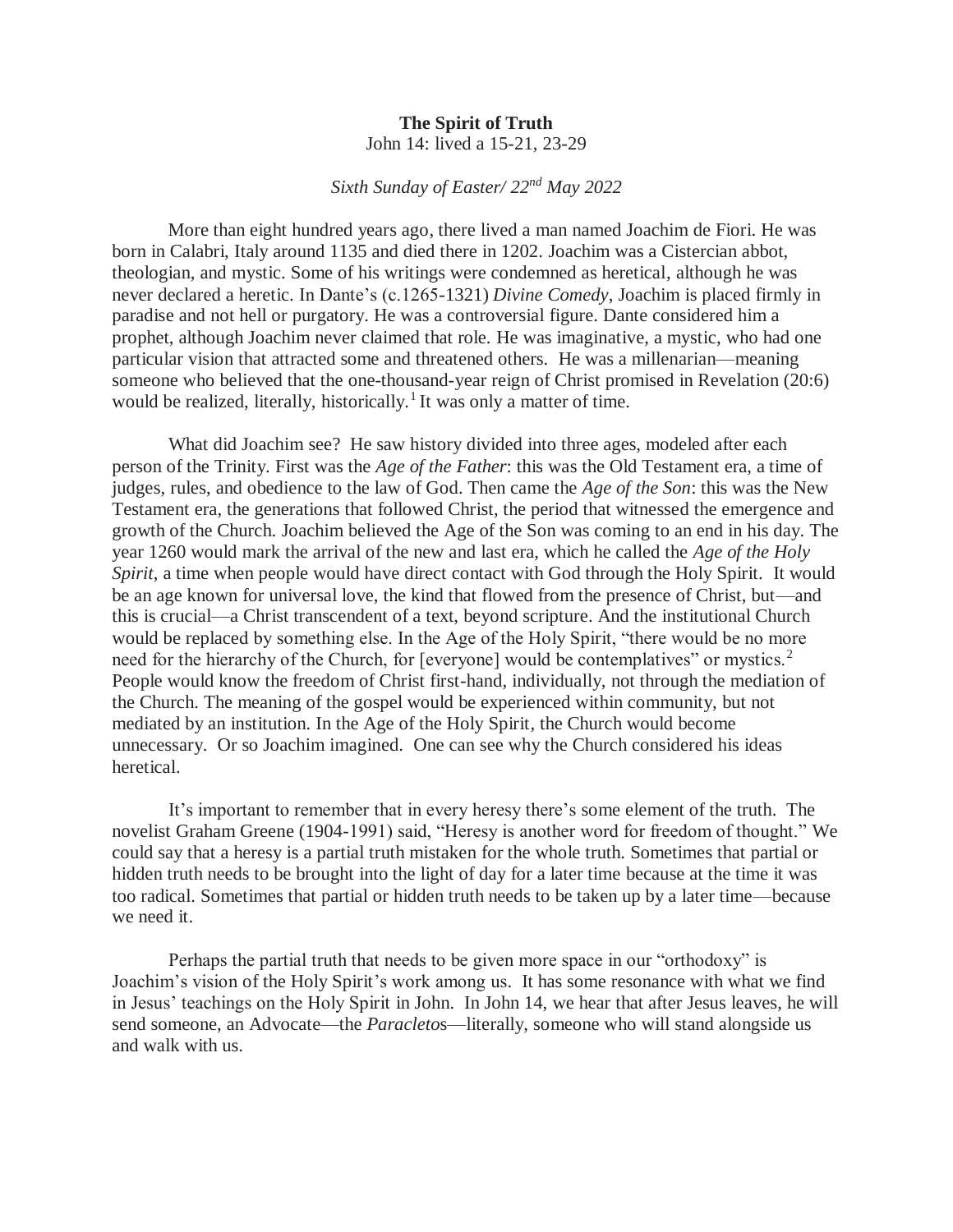Jesus says the Advocate will be among us and around us, as well as at work *within* us. In John's Gospel, the Holy Spirit extends and embodies the presence of the crucified-risen Christ. In Acts, in contrast, we have a different description. There we find the Holy Spirit arriving in tongues of flame on Pentecost in Jerusalem, *after* Jesus' ascension (Acts 2:1-47). In John's Gospel, Jesus promised the Holy Spirit during his ministry, and then after his resurrection, meeting with the disciples on Easter, Jesus "breathed" the Holy Spirit into them (John 20:22). In Acts, we see the Spirit at work in the Church, forming and shaping the Church. The Spirit also has a communal dimension in John, but it's also far more individual, but never individualistic. The Spirit rests *around* and *in* the disciple of Christ, the individual disciple who worships and serves in community.

 This Spirit will abide with us and among us, but also within us. Jesus speaks to his disciples as a community, but also talks to them individually and personally. So, yes, the Spirit is evident in the community, but Jesus also wants us to see that he will come and live *within* us, in our lives, in our spirits, deep in the core of our psyches. The Holy Spirit comes alongside us and leads us in the way we should go. The Holy Spirit comes alongside us and leads into the truth—not dogmatic truth, not theological propositions, not even beliefs, *per se*, but the unfolding of knowledge, what we discover in and through our relationship with Christ, through the Spirit.<sup>3</sup> In the ancient world, you didn't possess the truth; you lived in the truth; it's something you discovered around you, you come to see that you're in it, in a new reality. The Spirit leads us into the truth, into reality about who Jesus is, the truth of who God is, the truth about the world, and the truth about who we are within the world, within God. Through the relationship with God in Christ over time, we discover more and more the truth, the reality of God's grace and love.

 Whatever we discover in the relationship is that the source, the content, and the yield will all be rooted and grounded in love. *Love the source; love the content; love the yield.* One way to know that the Spirit is moving in our lives is through our growing capacity to love and receive love.

 Love and truth then come together here in the work of the Spirit. The Holy Spirit comes alongside us and leads us in the way of love. If we love the Lord, we will keep his commandments to love God and our neighbors as we love ourselves (Mark 12: 30-31). And we do not try to love the Lord on our own; the Spirit comes alongside us and enters into our lives and frees us to love. The Spirit is given to help us to love as Jesus loved. The love that Jesus offered God is possible *within us* because we have an Advocate who supports us. The experience of love that Jesus felt from God is possible for us because the Advocate will create the space for the love to be experienced. Through the work of the Holy Spirit, we discover, more and more, that Jesus is in the Father, and the Father is in him, and we are in Jesus, and Jesus is in us. Do you sense how relational this is?

 The Spirit leads us into truth, in and through love. In and through the Spirit's love, we are led into truth. Working on our behalf, the Advocate is tirelessly calling, inviting, and leading us into a relationship that leads us increasingly closer to the source of Life. This is, in fact, one way we can view Jesus' entire ministry. Even here in the closing chapters of John, just before the crucifixion, Jesus wants his disciples to understand that this has always been God's intention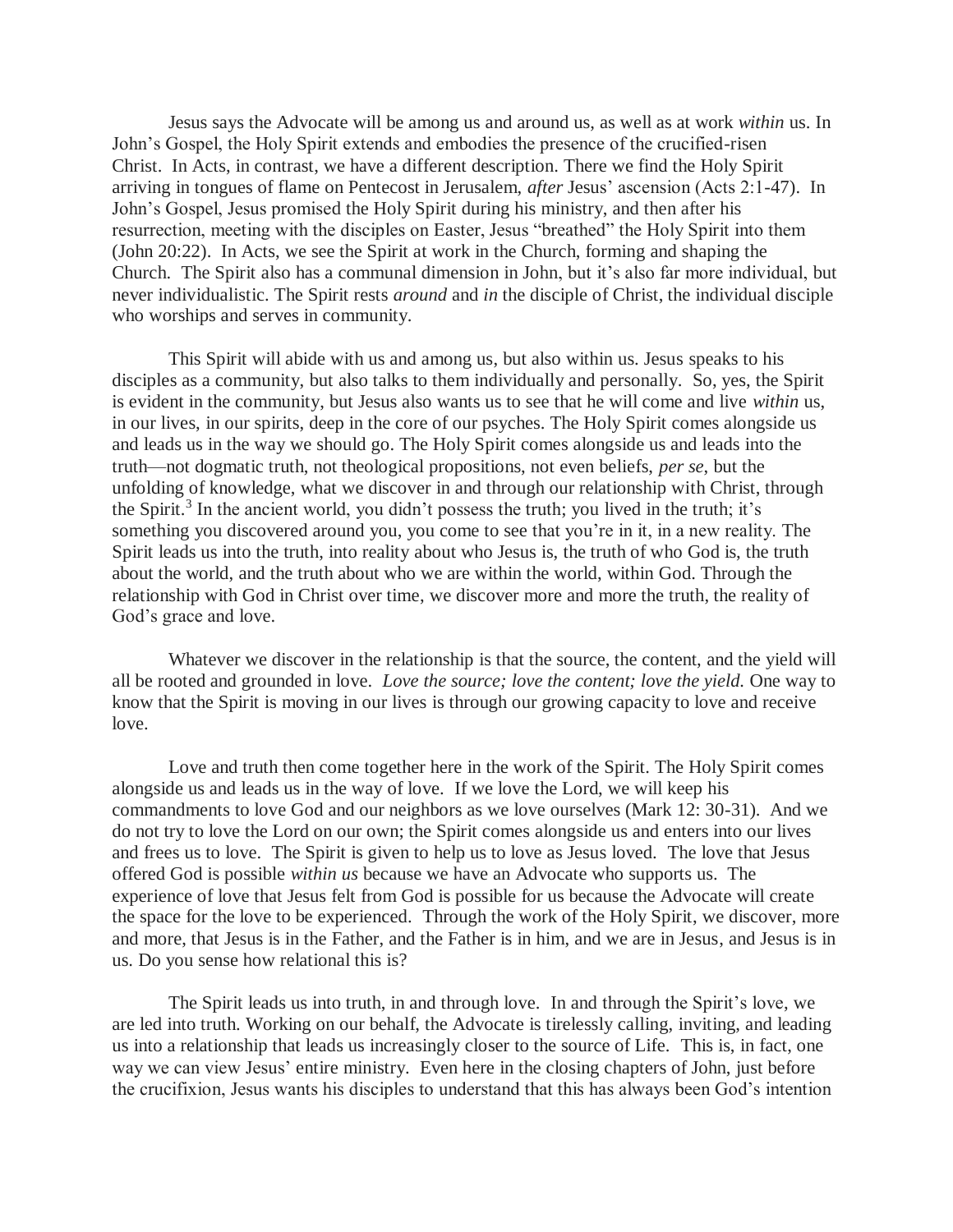from the beginning of time: *that we come to know that we were created to be in relationship with God, to know that our existence matters—yours and mine—and that we come to know the inherent worth of our existence in and through that relationship.* In Jesus, Immanuel, "God with us" (Matthew 1: 23), God took on flesh to dwell among us (John 1:14)—not just historically, in space-time a long time ago, but also experientially, psychologically, here and now, in my space and yours, in my time and yours, in my life and yours, in the depths of my soul and yours.

 In the long history of Christianity, those who have known this best are the mystics. And the Reformed tradition has always been suspicious of mystics. I do feel strongly, however, that contemporary Christianity has a lot to gain from the rich and profound vision of the mystics in the Church, both the orthodox and the heretic. Because what they point to, what they offer us is this extraordinary claim: *it is possible to experience the Holy, both among us and most certainly within us.* The Holy Spirit is available to us; the Spirit of Christ has come and is coming alongside us to lead our lives into the very life of God!

 Some have argued, such as Jungian analyst and contemporary mystic Helen Luke, that maybe Joachim was right all along; he was just off by about 800 years. Perhaps we are seeing signs of something new emerging within Christianity.<sup>4</sup> I don't believe the Church will become unnecessary; there's no biblical warrant for that. (And she's not claiming such.) What is true is that the nature of the church, how the church sees itself and understands its ministry, a church changing and that needs to change. Phyllis Tickle suggests that every 500 years, the Church clears out its attic and has a giant rummage sale where we get rid of the things that we don't use and no longer need to lighten our burden so that we can move toward the next thing the Spirit is leading us toward. Every 1000 years, the Church almost reinvents itself. Five hundred years ago, the Church weathered the Reformation. Tickle believes we are living through one of these once-in-a-thousand-year moments. Tickle suggested this many years before the pandemic, which has ramped up the change already underway in society and the church. Only God knows that the church will look like post-COVID. Something new is emerging.<sup>5</sup> And we can see it in the decline of church membership and worship attendance in Europe and the United States over the last forty years. It can look like decline. We can become anxious and depressed by it, although that doesn't do much good and it certainly doesn't serve us well. But what if something else is going on? What if what we're facing might be the birth pangs of something new that is waiting to be born?

Despite institutional decline there remains a hunger for God. People, especially youth and young adults these days aren't looking for religious institutions and church hierarchies to mediate the presence of God. People don't want the faith of *the* Church. People want an *experience*; people are hungry for an experience of the Holy in community. People still yearn for the voice of the Spirit, the love and truth that Christ reveals. For the way of peace. A life of meaning. We are living through one of the most significant upheavals in the history of Christianity as we rediscover the purpose of the Church, rediscover the Lord of the Church, rediscover the power and presence of the Spirit, our Advocate, sent to help us to love. Perhaps we are slowly emerging into a new age of the Spirit. I hope so. Because it will take power and presence, the love and truth, and peace and grace of the Spirit—in community, but more importantly *within* us—to heal Christianity and renew the Church. The ancient prayer, "Come, Holy Spirit," therefore, is needed now more than ever. Let this be our prayer: *Come, Holy Spirit. Come!*